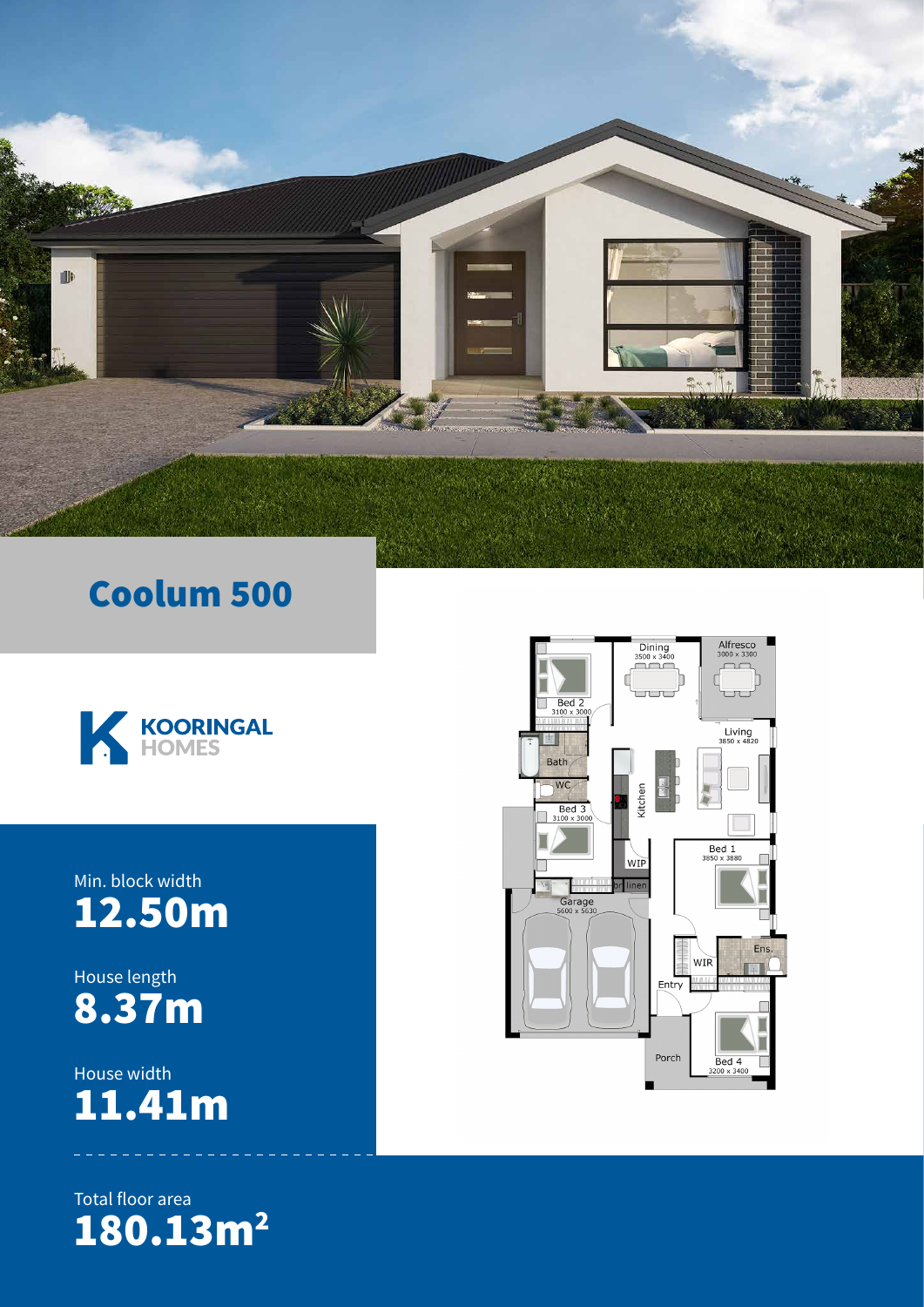



#### **TURN KEY HOUSE PACKAGE**



**Kooringal Homes Inclusions (as at 17.10.2018 )**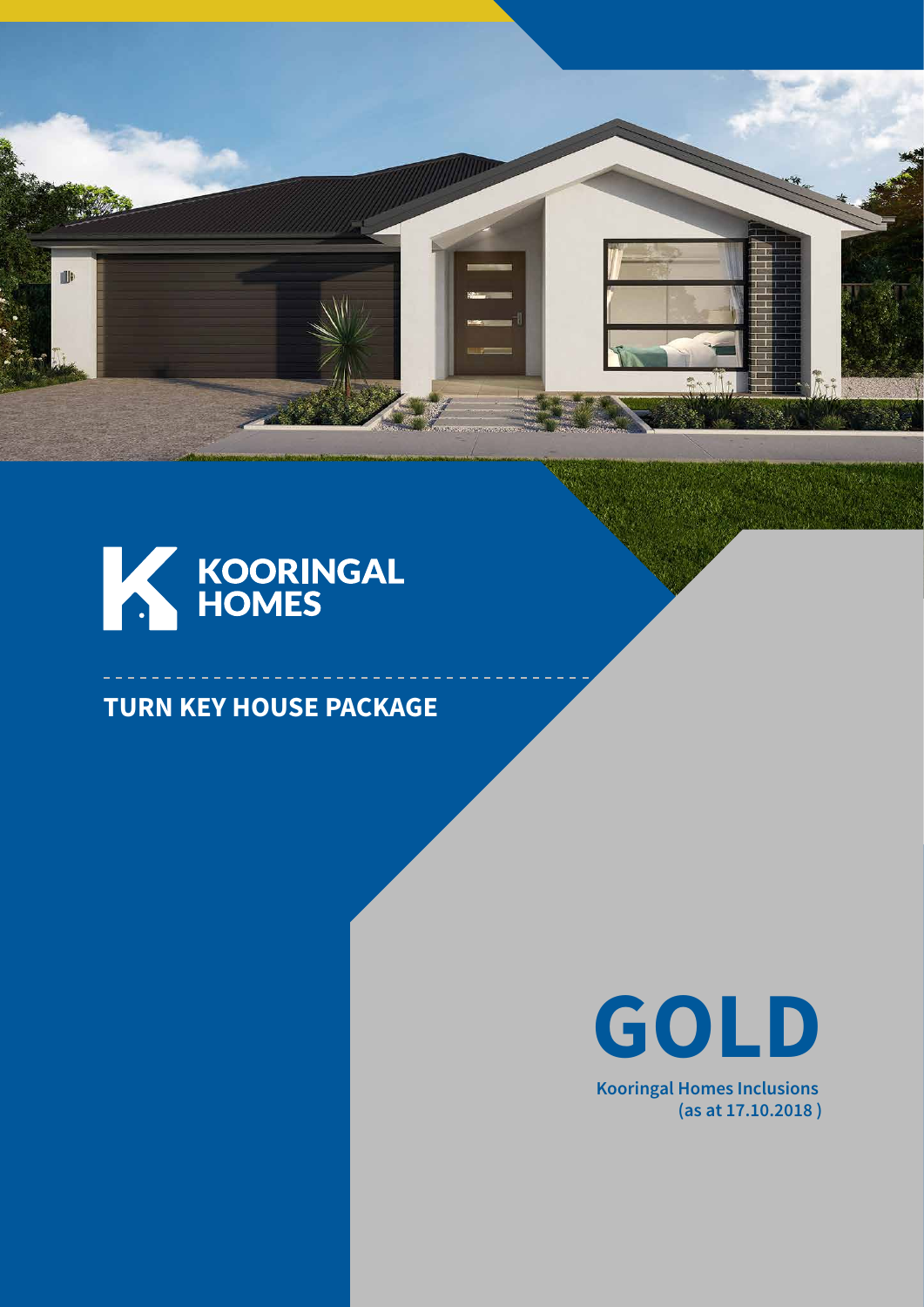## **nterior Interior**

#### **KITCHENS**

K

- **900mm European underbench oven, hotplates and canopy rangehood.**
- **1 ¾ bowl stainless steel sinks including basket waste.**
- **Dishwasher to kitchen.**
- **Fully lined base cabinet with 20mm stone top.**
- **Appliances available in stainless steel only.**
- **Mixer tap to sinks.**
- **Overhead cupboards with canopy rangehood to kitchens.**

#### **BATHROOMS & ENSUITE**

- **Fully lined base cabinet with 20mm stone benchtop.**
- **Vitreous china square vanity basins (white).**
- **Acrylic designer bath (white).**
- **Dual flush vitreous china close coupled toilet suite (white) including skirting pan and enclosed trap.**
- **Frameless mirrors above vanity benchtop.**
- **Shower glass pivot doors and colour matched frames with tiled base.**
- **Lever mixer tapware, shower rose and hand held shower combination and 220mm wall bath outlet.**
- **Double towel rail and toilet roll holder to bathroom and ensuite.**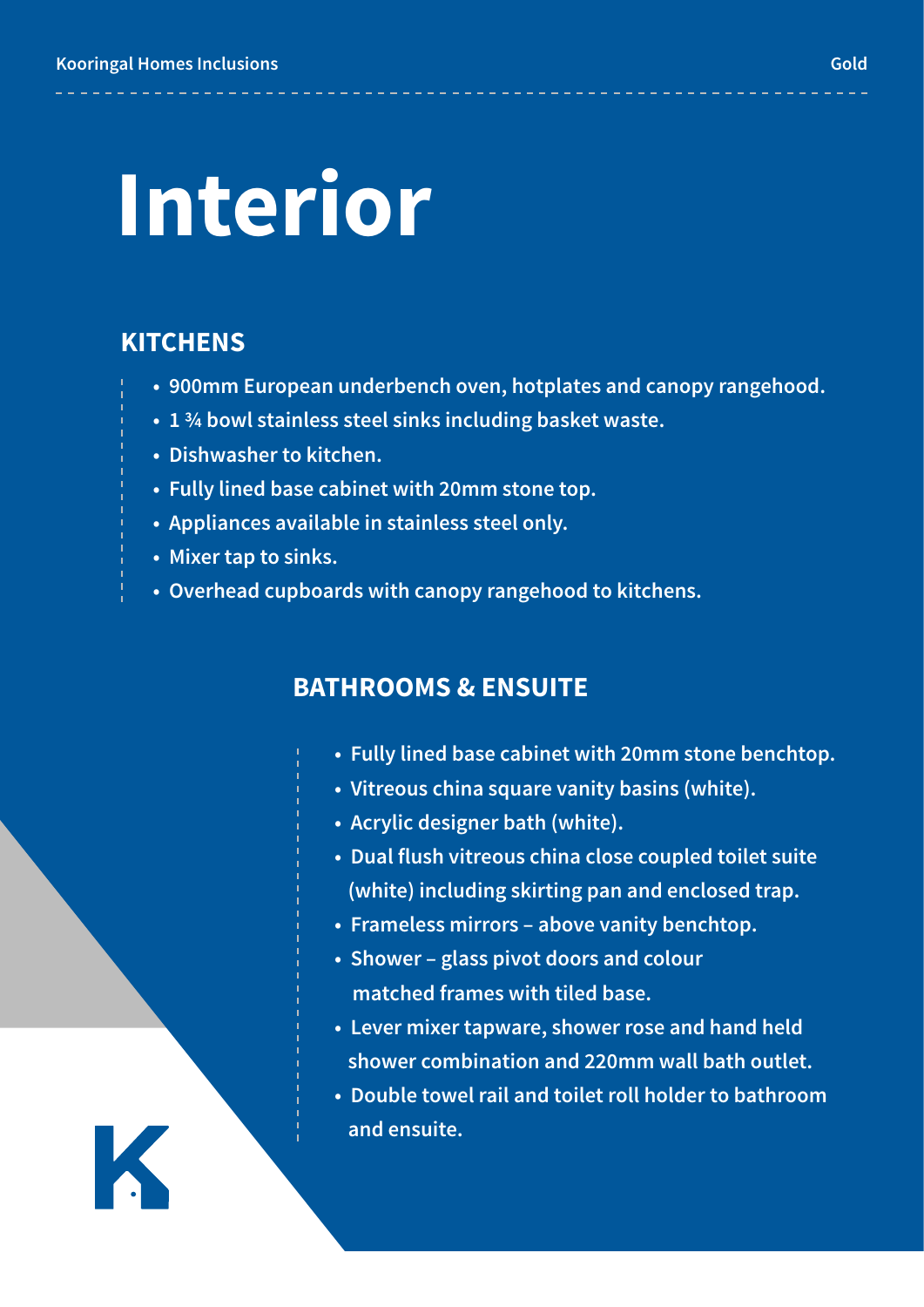#### **LAUNDRIES**

- **Cabinet with laminate post form bench top with stainless steel**
	- **drop in sink.**
- **Wall mounted washing machine taps .**

#### **CERAMIC TILING** (FROM BUILDERS' STANDARD RANGE)

- **Wall tiles to bathrooms and ensuite shower recesses with feature frieze (refer to plans and specification for details).**
- **Floor tiles to bathrooms, ensuite, WC and laundry.**
- **150mm high skirting tiles to bathrooms, ensuite, WC and laundry (as per working drawing).**
- **600mm High splashback to kitchen.**
- **Min 400mm high splash back to the laundry tub.**

#### **FLOOR COVERINGS** (FROM BUILDERS' STANDARD RANGE)

**• Ceramic tiling to porch, entry, kitchen, dining/family, hallways and alfresco as nominated on drawings with carpet from builders standard range to the balance of dwelling as on drawings (excluding garage).**

#### **FIXING**

- **42mm MDF bevelled architraves and 67mm MDF bevelled skirting.**
- **Flush panel doors.**
- **Lever passage sets and pull handles.**
- **Vinyl sliding doors to wardrobes (as shown on plans).**

#### **CEILINGS**

**• 2440mm (overall plates) standard ceiling height.**

#### **PLASTER**

**• Cornice – 90mm plaster cove.**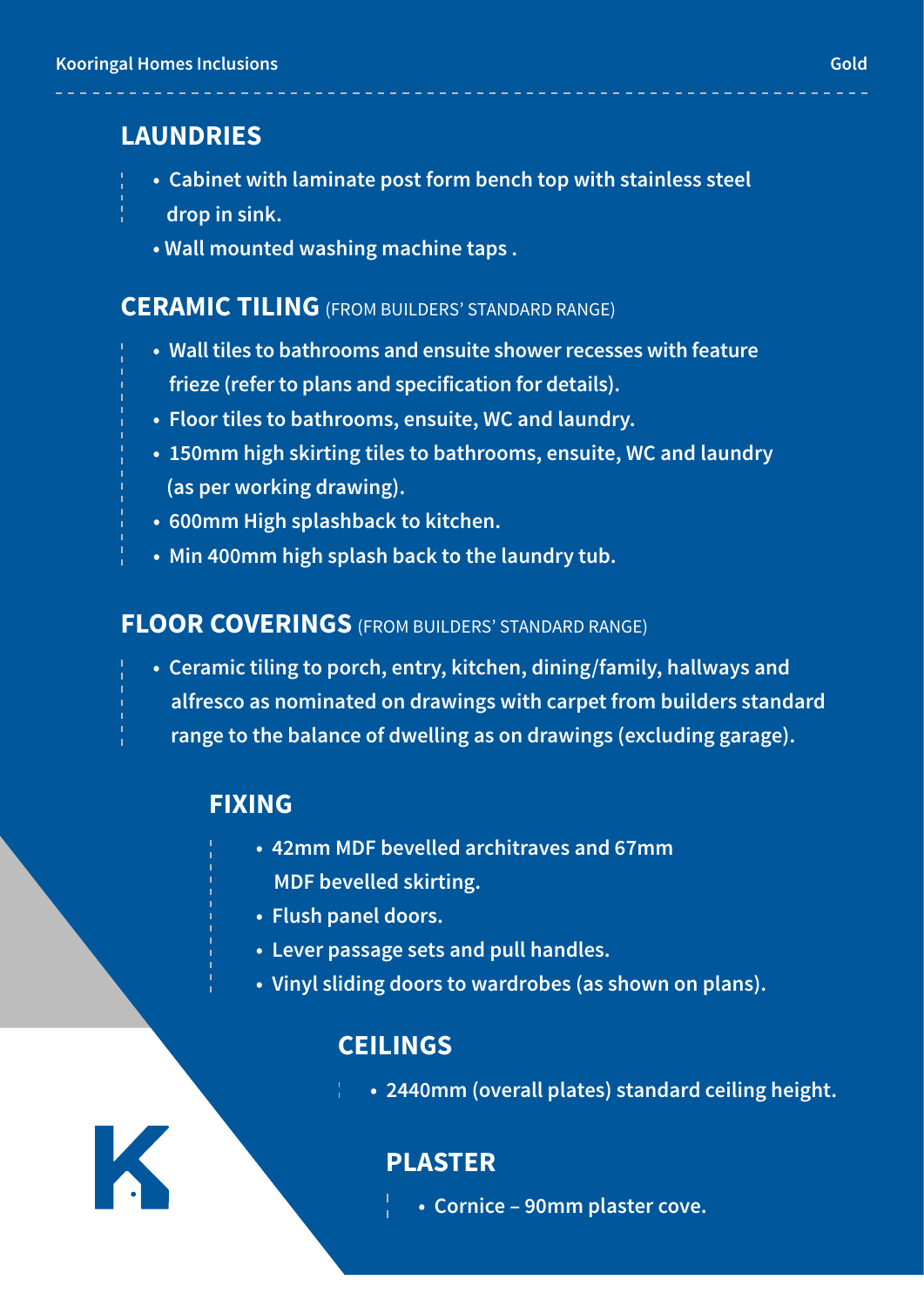#### **PAINT**

- **3 Coat Application.**
- **Low sheen acrylic to external timber work.**
- **Low sheen acrylic to internal walls.**
- **Flat acrylic white to ceiling (white optional).**
- **Gloss finish to internal woodwork.**
- **Gloss finish to front entry and internal doors.**
- **NOTE: Walls, woodwork to be one colour throughout.**

#### **ELECTRICAL**

- **Double power points and light points as per standard electrical layout.**
	- **Safety switches (earth leakage detector).**
	- **USB power points as noted on plan.**
	- **Smoke detectors.**
	- **Telephone point to kitchen.**
	- **2 TV points.**
	- **3 external light points outside living.**
	- **Reverse cycle split system AC unit to family/dining and bed 1.**
	- LED energy efficient downlights to all living and bedroom areas.
- **Two bulb heater fan lights to bathrooms and ensuite.**
- **Tube LED light with cover to garages.**
- **Ceiling fans to beds 1, 2, 3, 4, 5/MPR family/dining and alfresco (total 7).**
- **Separate power supply and conduit for NBN.**

#### **FOUNDATIONS**

- **Class 'H' concrete slab (No piering included)**
- **Part A termite treatment to slab penetrations and part B termite treatment to slab perimeter. As required by council.**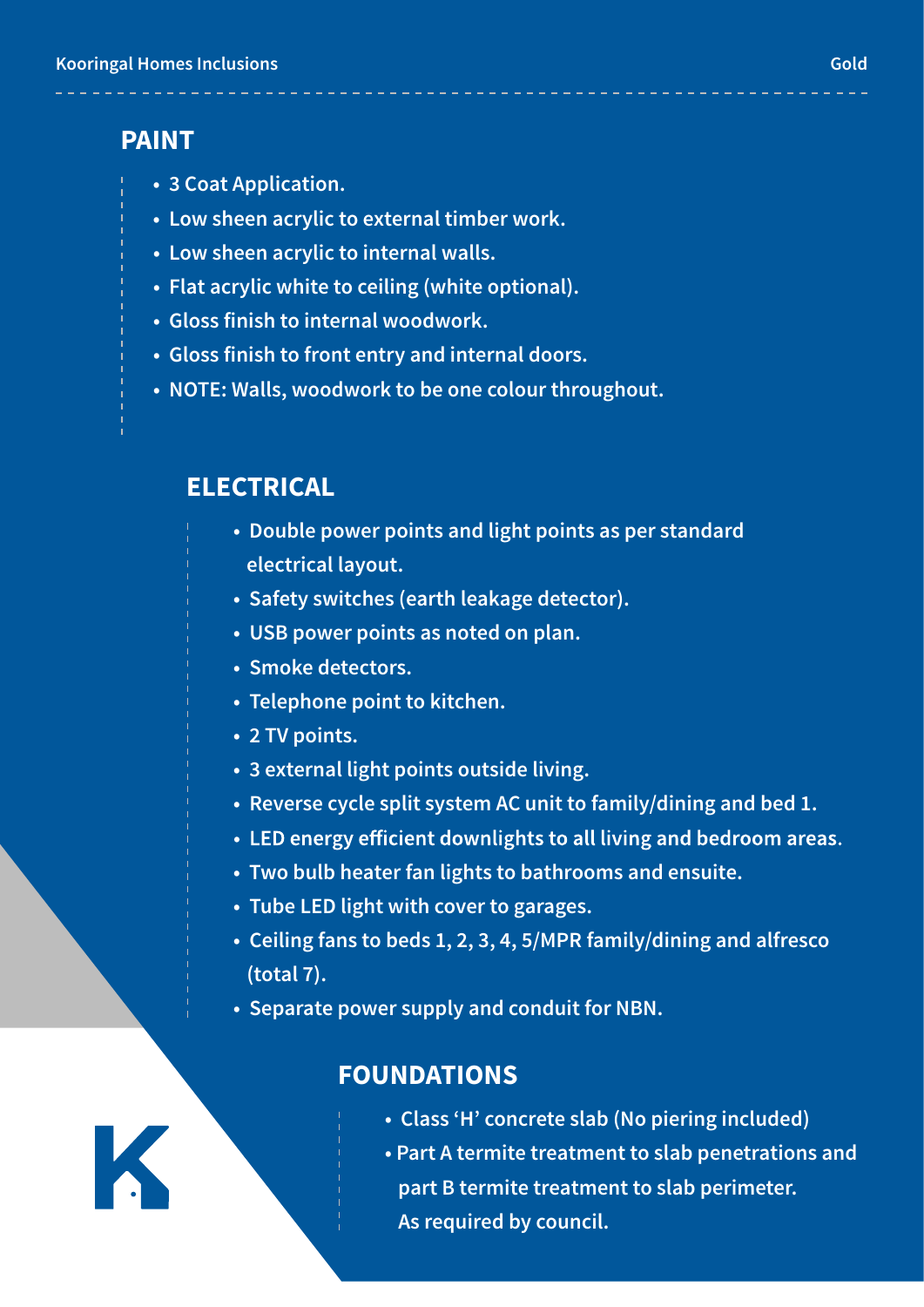# **Exterior**

#### **WINDOWS & EXTERNAL DOORS**

- **Sliding aluminium windows including keyed window locks.**
- **Entry door (façade specific) refer drawings.**
- **External door furniture including deadlock.**
- **Vertical blinds to windows and sliding doors.**
- **Barrier screens to opening windows, sliding doors and front hinge door as nominated on drawings.**

#### **GARAGE**

K

- Metal sectional panel lift garage doors with remote control unit including  **2 handsets and cradle. (selection of colours)**
- **Weatherproof hinged flush panel access doors.**

#### **INSULATION**

- **R2.5 Glasswool batts to ceiling of roof space (excluding garage).**
- **Glasswool wall batts including sisalation to external brick veneer walls.**

#### **ELECTRIC HOT WATER SERVICES**

**• Energy efficient electric heat pump hot water system.**